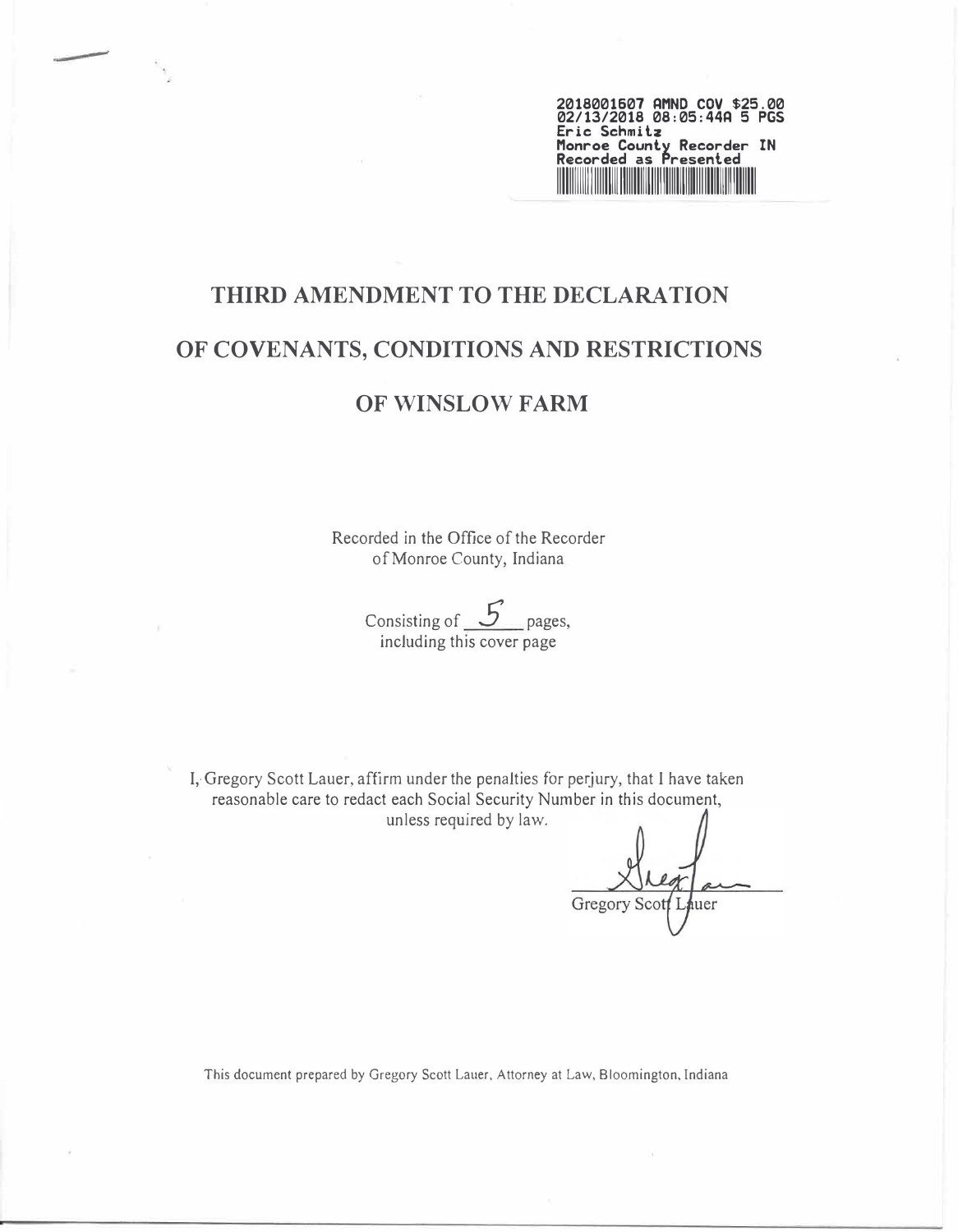## **THIRD AMENDMENT TO THE DECLARATION OF COVENANTS, CONDITIONS AND RESTRICTIONS OF WINSLOW FARM DATED JANUARY 9, 2018**

THIS THIRD AMENDMENT TO THE DECLARATION OF COVENANTS, CONDITIONS AND RESTRICTIONS OF WfNSLOW FARM ("Third Amendment") is made and executed this 9<sup>th</sup> day of January, 2018, by the President and the Secretary of the Community Board of Directors of Winslow Farm on behalf of the Community Board of Directors of Winslow Farm.

#### **RECITALS**

WHEREAS, the original Declaration of Covenants, Conditions and Restrictions of Winslow Farm (the "Declaration") were recorded in the Office of the Recorder of Monroe County, Indiana on September 10, 1992 as instrument number 215442 in Miscellaneous Record 216, pages 300 through 354;

WHEREAS, the Declaration was amended by the First Amendment to the Declaration of Covenants, Conditions and Restrictions of Winslow Farm which First Amendment was recorded in the Office of the Recorder of Monroe County, Indiana on June 10, 1996 as instrument number 609326 in Miscellaneous Record Book 239, pages 457 through 462 inclusive;

WHEREAS, the Declaration was amended by the Second Amendment to the Declaration of Covenants, Conditions and Restrictions of Winslow Farm which Second Amendment was recorded in the Office of the Recorder of Monroe County, Indiana on October 9, 1998 as instrument number 820413 in Miscellaneous Record Book 254, pages 457 through 461 inclusive;

WHEREAS, the Declaration, pursuant to Section 11.2 of said Declaration, may be amended from time to time with the approval by the affirmative vote of not less than sixty-six and two-thirds percent (66 2/3%) of the Owners in Winslow Farm;

WHEREAS, as indicated on Exhibit A of this Third Amendment, attached hereto and incorporated herein, at least sixty-six and two-thirds percent (66 2/3%) of the Owners in Winslow Farm do desire to amend the Declaration as indicated herein;

NOW, THEREFORE, the Owners in Winslow Farm, pursuant to the terms and conditions of Section 11.2 of the Declaration, hereby amend said Declaration as indicated in this Third Amendment.

#### **TERMS AND CONDITIONS OF THIRD AMENDMENT**

I. Section 10.8 of the Declaration shall be amended by deleting the current Section 10.8 and replacing it with the following Section 10.8: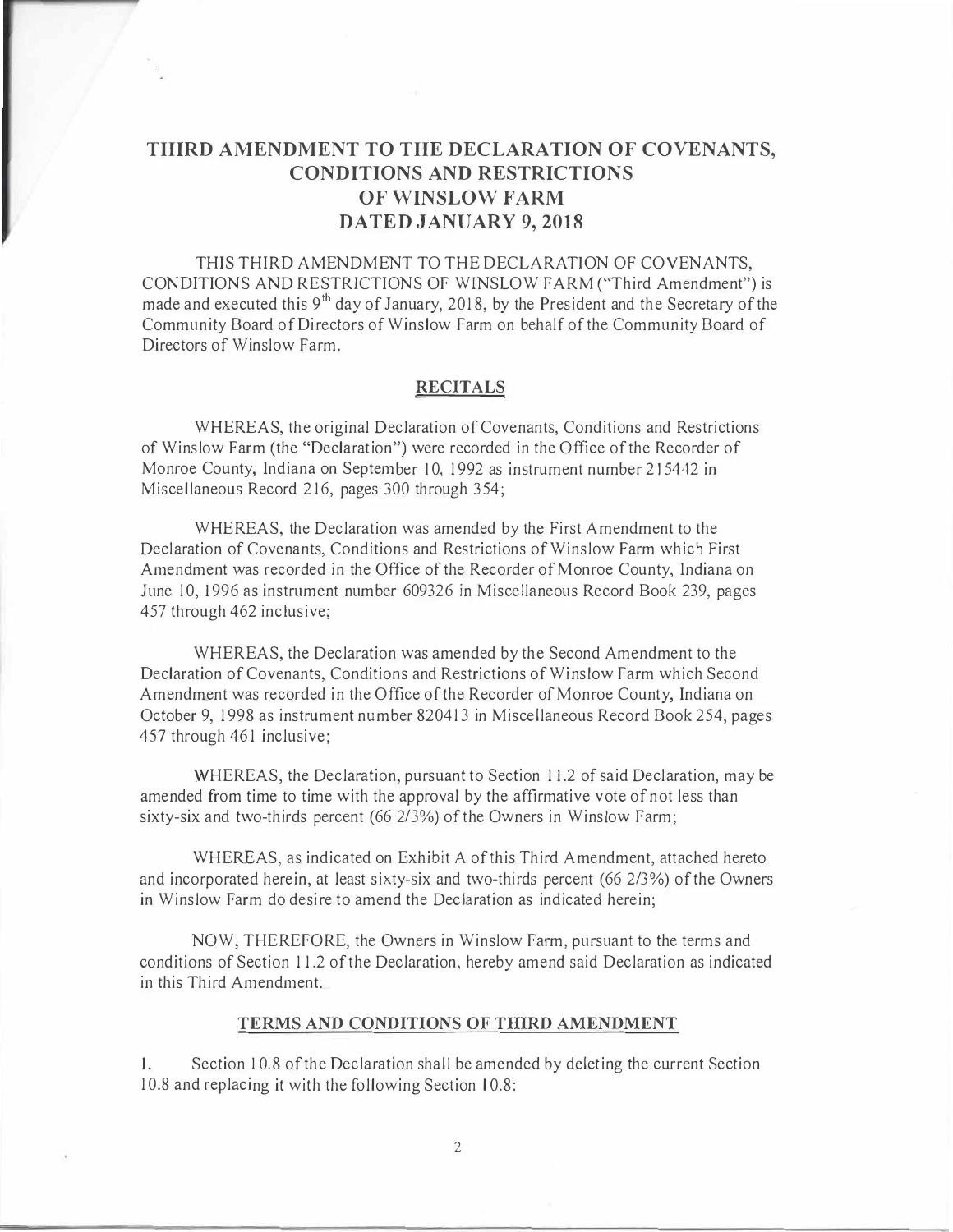10.8. Solar Devices. Subject to the prior written approval of the Community Association through its Community Board of Directors (and/or the applicable Neighborhood Board and/or architectural committee), certain solar devices designed for energy and/or heat collection/storage may be allowed upon or around a Residence. Any request for approval must include a detailed design plan and such other information as may be required by the Community Board of Directors (and/or the applicable Neighborhood Board and/or architectural committee). This Section 10.8 shall not prohibit the use of"passive" solar energy or geothermal loop systems which are buried in the ground.

2. Except as specifically modified by this instrument or by the First Amendment or by the Second Amendment: (A) all capitalized terms used in this Third Amendment to the Declaration of Covenants, Conditions and Restrictions of Winslow Farm have the same meaning as in the original Declaration, as amended; and, (B) the unmodified terms and conditions of the original Declaration, as amended, remain in full force and effect.

The undersigned warrant and represent that they are acting Directors of the Community Association as of the date of this Third Amendment to the Declaration of Covenants, Conditions and Restrictions of Winslow Farm.

**IN WITNESS WHEREOF,** the Winslow Farm Community Association, Inc., by its President and Secretary, has caused this Third Amendment to the Declaration of Covenants, Conditions and Restrictions of Winslow Farm to be executed on the date and year first written above.

**WINSLOW FARM COMMUNITY ASSOCIATION, INC.** 

Signature:  $\bigcup_{i=1}^n \bigcup_{j=1}^n \bigcup_{j=1}^n$ Signature:

EFFREX AUDFA-2 Printed Name/President

Any Stupka

Printed Name/Secretar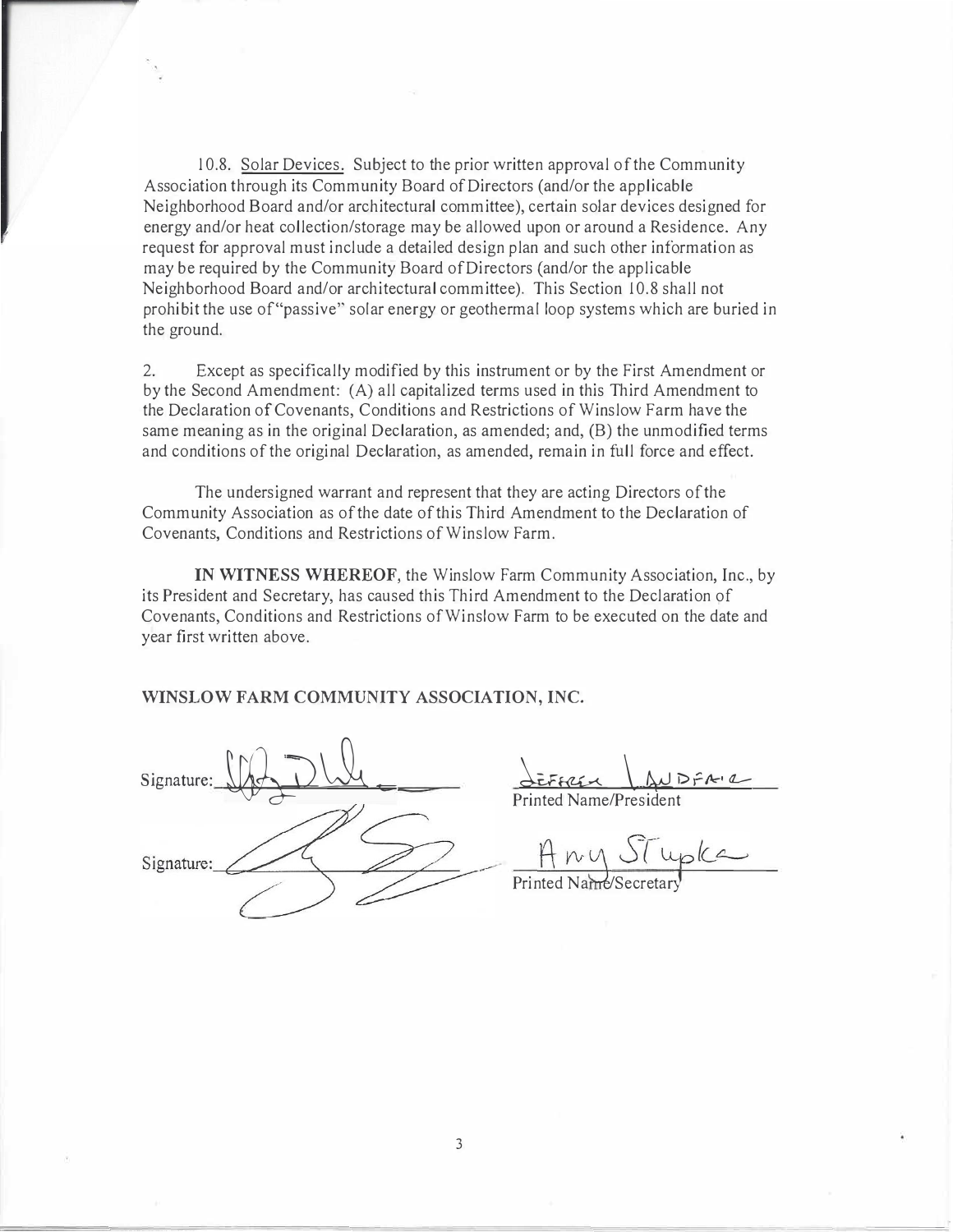#### STATE OF INDIANA, COUNTY OF MONROE, SS:

Before me, a Notary Public, in and for said County and State, personally appeared Jeffrey Landfaur, by me known to be the President of the Community Board of Directors of Winslow Farm, who acknowledged the execution of the foregoing on behalf of said corporation and who having been duly sworn stated the truth of the foregoing representations.

WITNESS my hand and Notarial Seal this  $\mathcal G$  day of  $\mathcal I$   $\mathcal A$   $\mathcal A$   $\mathcal A$   $\mathcal H$  2018. Commission expires: . Notary Public  $\alpha$ mon

Printed Name MONRIE COUNTY, IN

#### STATE OF INDIANA, COUNTY OF MONROE, SS:

n<sub>a</sub>ga gan

Before me, a Notary Public, in and for said County and State, personally appeared Avvy Stupka, by me known to be the Secretary of the Community Board of Directors of Winslow Farm, who acknowledged the execution of the foregoing on behalf of said corporation and who having been duly sworn stated the truth of the foregoing representations.

and this 9 day of January 2018. Commission expires: ටංබර් Notary Public DAMON Regular MONROE COUNTY, IN

This Document Prepared By: Gregory Scott Lauer, Attorney at Law Bloomington, Indiana